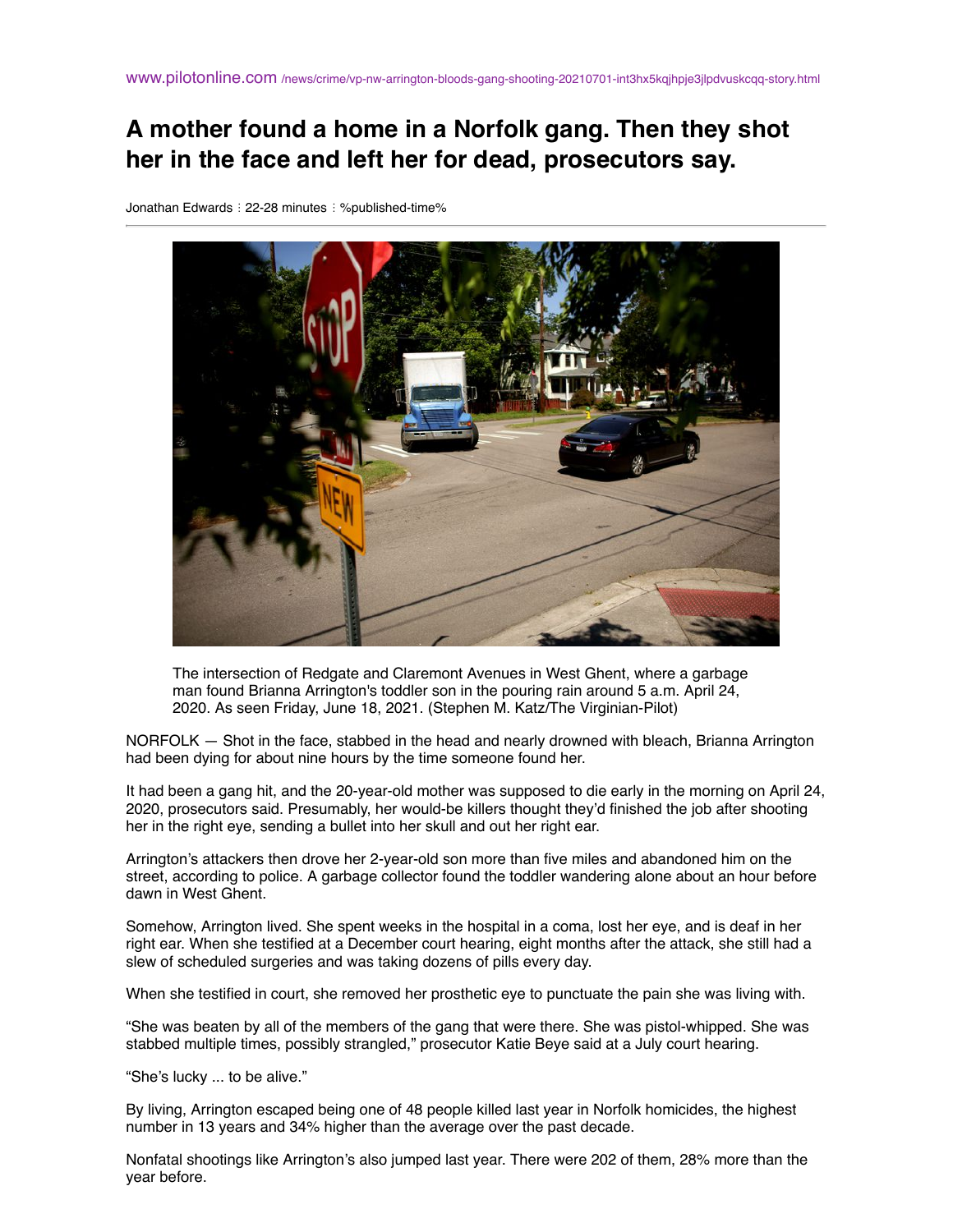Those numbers have climbed even more this year. So far, both homicides and shootings are higher than they were at the same point in 2020. Shootings have skyrocketed 75% in the first five months of this year compared with the same period last year.

Gang violence is constant and persistent in Norfolk, although it's difficult to get an exact handle on how extensive it is and how it's changing. In general, police don't track gang crimes in the formal way they do with their underlying criminal offenses, like murder or robbery.

The FBI and the Virginia State Police publish data about local law enforcement agencies, including the Norfolk Police Department, but neither break out gang crimes. They're lumped together with all the murders, shootings, robberies and burglaries that aren't gang-related.

Plus, Norfolk police for years have been unwilling or reluctant to publicly talk about gangs in the city.

Behind the crime statistics are people. Like Arrington and her toddler son. She is but one of 244 people shot in Norfolk last year, and her story shows how one event can devastate not just the victim's life but those around them. Violence radiates, its tragedy rippling out from victims to their family and friends to the community as a whole — pressing relatives into service as caregivers, forcing children into foster care and psychologically scarring everyone.

In Arrington's shooting, the bullet somehow missed her brain, something the prosecutor in her case described as a miracle. When she finally woke up from her coma, she started talking to police. She would tell detectives her story over the course of many days.

## **Part of a family**

Arrington told the detectives she was working two jobs: at a BP gas station and at Tidewater Community College. Still, she and her son were homeless.

She'd started hanging out with the Outlaw Bloods gang members about six months before the shooting. Through a boyfriend, Arrington met 18-year-old Skylar "Thump" Webb who then introduced her to the other nine people accused of attacking or trying to murder her — all of them gang members, according to police.

Arrington said she didn't think they were a gang, not at first anyway. They let her crash at one of the gang's two headquarters: an apartment in the sprawling Arlay Point apartment complex, commonly known as "Glen Myrtle," which is near the Glenwood Park neighborhood and about a mile south of Naval Station Norfolk. Like Arrington, Webb and her friends seemed like they were down on their luck but surviving by taking care of each other.

"I wanted to be a part of a family," Arrington testified in December. "A lot of us didn't have nowhere to go, and I thought they was just looking out as family as far as helping each other. That's all I wanted to be a part of. They gave me a place to stay. I was homeless. Me and my son didn't have nowhere to go, and that's where I went because I thought they were cool people."

But they weren't a family, prosecutors said. They were in a gang — the Eastside Rollin' 20s Outlaw Bloods. The Outlaw Bloods are a predominantly Black gang with roots stretching back decades to the original formation of the Bloods in South Los Angeles.

"I said I wanted to be part of a family. I didn't want to be any part of any gang."

Brianna Arrington

#### Share quote & link

But Norfolk's local affiliate, or set, was new in 2020, according to Beye, the head prosecutor in Arrington's case. In fact, before the investigation into Arrington's shooting, at least one Norfolk gang detective didn't know about them at all.

Despite being new, Norfolk's Outlaw Bloods got off to a fast start. Within months of forming, they'd established a clear hierarchy, with the local boss reporting directly to Bloods leadership in L.A. That boss, Brandon "Sayso" Winnegan, now 31, had tapped Toporshia "Lawless" Hodges to be his right hand and lead the women in the gang. To that end, they'd set up a Facebook Messenger group the women used for roll call to check in daily with Hodges.

And every Friday night, all the gang members met at Brown's Glen Myrtle apartment to do drugs and other "gang activities," Beye said.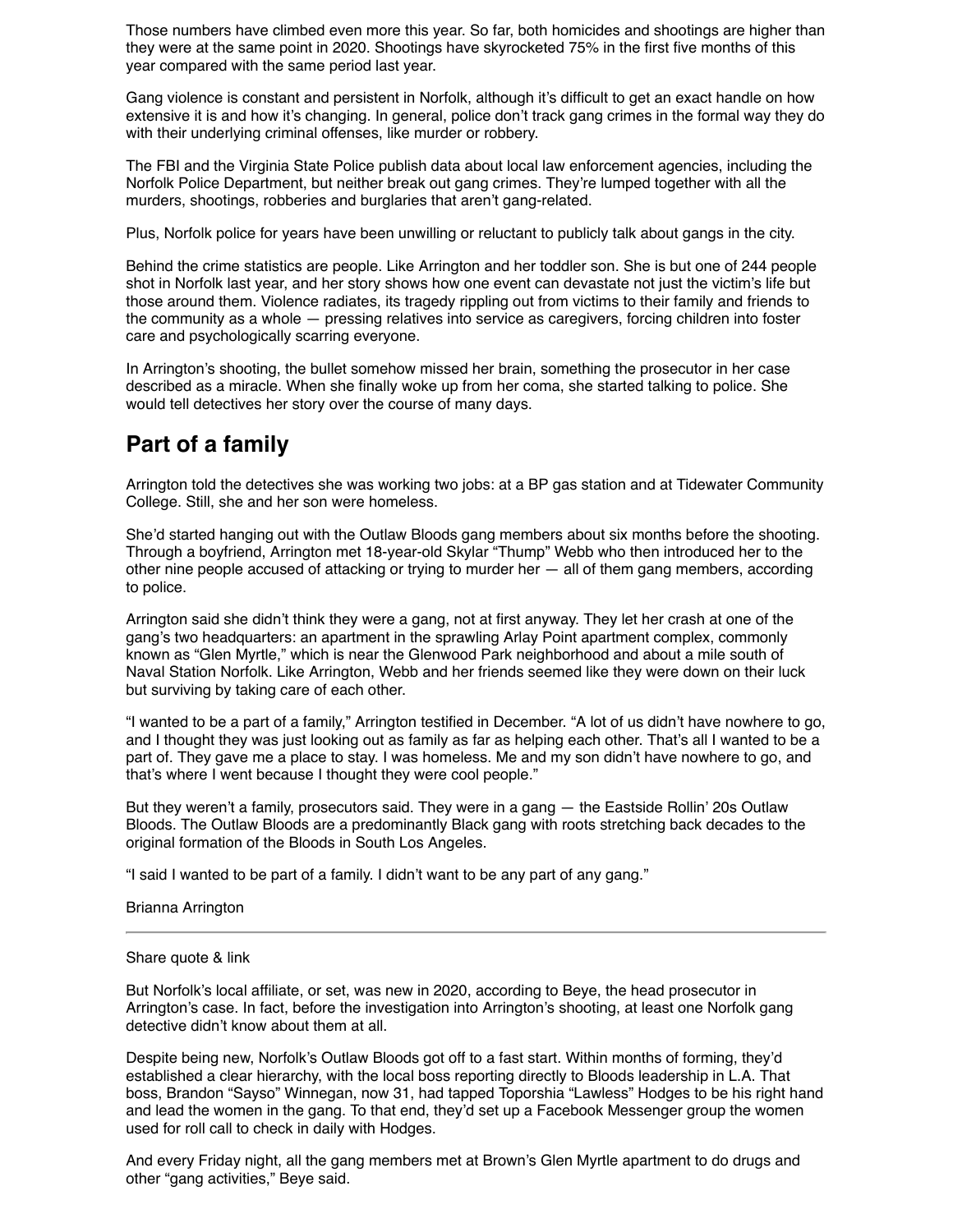"This is not some local homegrown set that's popped up … (merely) calling themselves a 'gang,'" the prosecutor added. "This is, in all the traditional sense, an organized criminal street gang that is actively recruiting and committing criminal acts for the benefit of the gang."

Including "multiple acts of violence," Beye said.

Eventually, Arrington learned they were a Bloods gang. Three or four days before she was attacked, they asked her to join. Arrington hesitated.

"I said I wanted to be part of a family. I didn't want to be any part of any gang."

During her testimony, Arrington didn't make clear whether she proactively agreed to join the gang or if the Outlaw Bloods pushed her into it and she went along. Regardless, she was "jumped in" — a rite of passage in which gang members beat a prospect. It is a crucible — people start as recruits and emerge as members. Since the number "27" has special meaning in Bloods lore, the gang members surrounded Arrington and beat her continuously for 20 minutes and seven seconds. They said to fight back.

"They told me to just keep swinging."

Arrington, by her own account, was not a good gang member. Over the next couple days, her new comrades tried to teach her secret handshakes, Bloods lore and traditions. But Arrington messed up, and each time she did, she got "a DP" or "disciplinary/detrimental punishment," which meant a beating. Usually it was just the women hitting her, but sometimes the men joined in, too.

Arrington estimated she got five or six DPs in the first three or four days she was a gang member. She kept telling them she didn't know anything about all this gang stuff. They didn't care.

### **The night of**

What ended in a bloody maiming and near death was supposed to be a pizza-and-movie night. As the new Outlaw Bloods rookie, Arrington went to Little Caesars to pick up dinner. Her 2-year-old son was with her, and the plan was to go to Glen Myrtle where everyone would watch the new remake of The Lion King, starring Danny Glover, Seth Rogan and Beyoncé.

When she arrived around 7 p.m., everyone else was already there and the festivities had started. The other Outlaw Bloods members were shooting videos of each other flashing guns, which according to Arrington, wasn't strange. "They always have their weapons out," she said.

At some point, they gave her a pill and told her to take it. She did. Everyone did.

More senior gang members immediately "G-checked" Arrington — quizzed her on Bloods lore. When she failed, they beat her. The attack intensified when others joined in, with all 10 participating at some point. Still, this was a relatively routine beating, the kind she had endured several times in previous days for not being a fast enough learner.

Things got worse when Arrington was supposedly rude to a higher-ranking gang member. So they took her into one of the apartment's two bedrooms. Winnegan beat her, Arrington said. When he left, all the women in the gang took over the attack.

"It was a lot," she said.

After that, Arrington came back into the living room and asked Winnegan if she could talk to him out on the balcony. When they were alone, she told him she was scared, that she wasn't "built for this stuff." She asked for her "walking papers," his permission for her to leave the gang.

"I said, 'I'm not that type of person. I don't know how to do all this. It wasn't me, and I'm not OK with it,'" she said at the December court hearing, recounting what she told Winnegan. "I wasn't built for this."

Winnegan's reply: "Don't say that."

The two went back inside. Arrington thought Winnegan was about to give her the green light to leave the gang. Instead, he relayed the news to everyone else: Arrington wanted out.

"That's when everything started."

Winnegan punched her in the face, she said. Toporshia Hodges and Asja Smith-Moore told Winnegan they needed to kill her. They made their case: Arrington was shaking in fear; she might tell people about the gang. Plus, she was making Webb look stupid, since she's the one who had recruited and vouched for Arrington. Rumors swirled around the group about her being a spy for another Bloods set.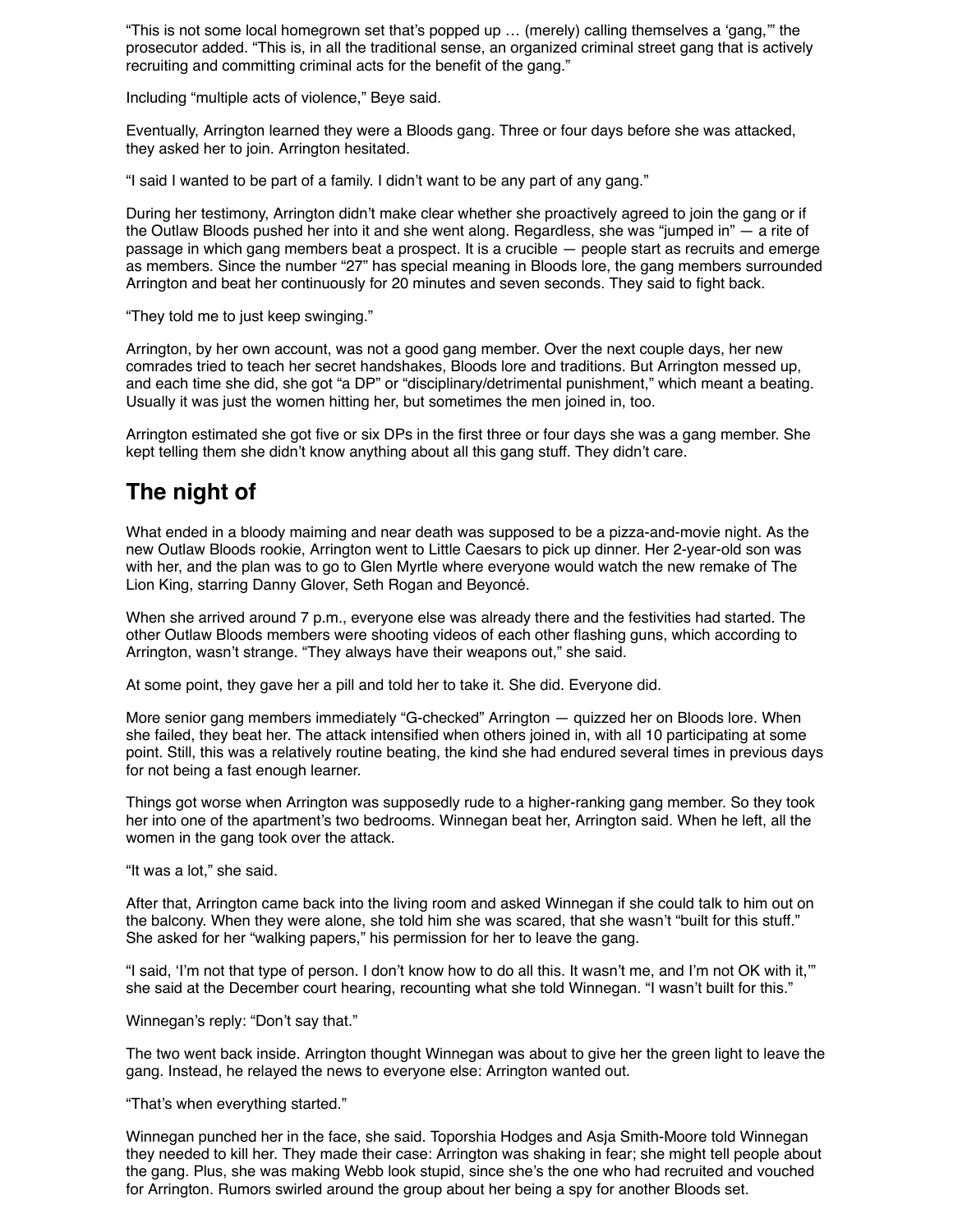Eventually, a decision was made: Arrington knew too much and had been beaten too badly. The gang would have to kill her.

"If I wanted out, I had to die," she said.



The defendants in the Brianna Arrington case. Pictured top row, from left to right, is Asja Smith-Moore, Brandon Winnegan, Deondre Watkins, Ginger Mcafee and Javonee Hodges. Second row, from left to right, is Sadia Brown, Skylar Webb, Tavarrius Mitchell, Toporshia Hodges and Xavier Walker. (Photos Courtesy of Norfolk Sheriff's Office)

Xavier Walker, who goes by the nicknames "Flash" and "Turnup," took Arrington's socks off her feet and shoved one in her mouth, according to her testimony. Then, while her son watched, he beat her. She testified that she doesn't remember which part of her body Walker was hitting.

"But I do remember my son watching me, crying," she said.

During the attack, Winnegan punched and pistol-whipped Arrington in the face and choked her. Pinned to the kitchen floor, she kicked her legs and banged them on the floor to alert people in the downstairs apartment. To stop her, two gang members held them down.

Then, while Winnegan was choking Arrington with one hand, he poured bleach down her throat with the other. She swallowed some.

"He tried to drown me with bleach," she said. "It was a big bottle."

Meanwhile, other gang members were covering their tracks. Toporshia Hodges and Smith-Moore took Arrington's phone and deleted the gang's Facebook Messenger group chats. Javonee "Shamurda" Hodges, Toporshia's husband, told them to transfer all the money Arrington had in her Cash App account.

Eventually, Winnegan and another male gang member whose nickname was "Flash" carried her out of the apartment, down some stairs and out to her car. At some point during the trip, Winnegan let go but Flash held on as Arrington begged for freedom. Instead, he hit her. Deondre "Killa" Watkins and Arrington's son were right behind.

Once they got to the car, Flash let go, she testified in court. Arrington got in the driver's seat with her son on her lap. She locked the car, but without the keys, couldn't drive off. She had no escape plan or scheme about what to do next. Holing up was an act of desperation. "I was just waiting in the car because I wasn't getting beat...and that was the safest place at the moment.

"I just wanted to get away from all of that," she said. "I was hoping that they would just leave me alone."

They didn't. Several of them surrounded the car. At least six of them had guns. Toporshia Hodges told her she was "not being a good mother because I was holding (my son) to protect me" as a human shield.

Arrington apparently agreed and put her son in the back seat.

"I didn't want them to shoot him," she said.

Watkins broke through the Saran wrap covering her rear windshield. Her son started screaming. Again, Arrington tried to get the attention of anyone who might help, this time by honking the car horn. That didn't work, either

Her execution seemed imminent.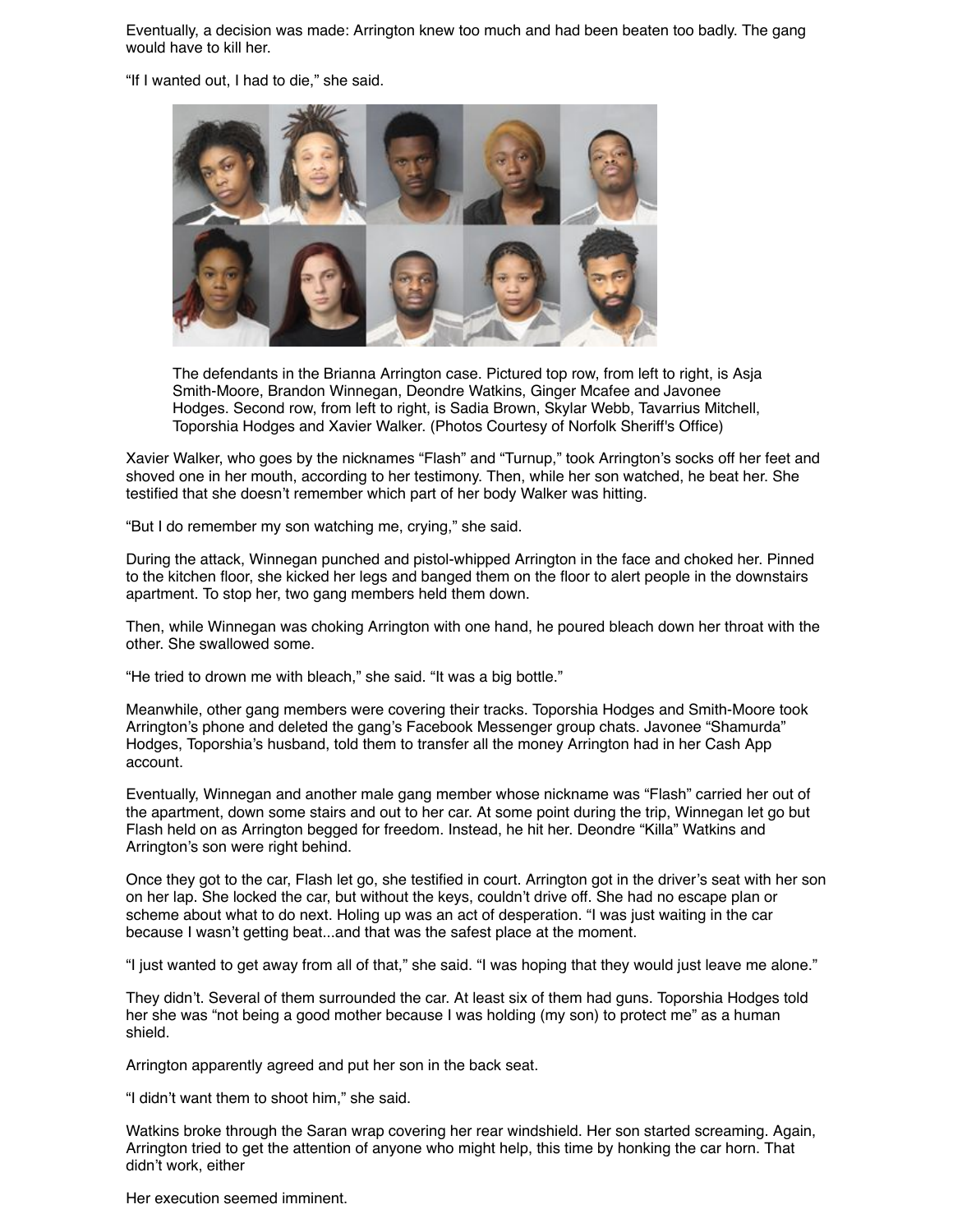"I can't remember anything else after that," Arrington said. "It just went black."

## **Left to die**



The spot along Norfolk's Glendale Ave. where Brianna Arrington was found sitting in her car after being shot and beaten. As seen Friday, June 18, 2021. (Stephen M. Katz/The Virginian-Pilot)

Arrington said she doesn't remember being moved from the Glen Myrtle apartment complex, being stabbed multiple times, getting shot, being found the next afternoon or being treated by paramedics. The last time she remembers seeing her son, he was in the backseat as gang members with guns surrounded them.

But this is what happened after Arrington sought refuge in her car, according to a prosecutor:

Some of the gang members dragged her from the car and beat her some more while firing off their guns. Then two of the men stuffed her in a trunk and drove her six blocks away. One of them shot her in the face and put her in the front seat of the Mercedes.

"And left her essentially to die," Beye said.

But what to do about her son? They decided not to kill the boy, not because it would be cruel, but because doing so would trigger a massive police response, Beye said. So three of the gang members drove him 5½ miles south on Hampton Boulevard and dumped him in "a nice neighborhood near CHKD."

Hours later, a garbage collector found the 2-year-old wandering by himself near Redgate and Claremont avenues, a block away from the West Ghent Greek restaurant Orapax. It was pouring rain. The garbage collector called for help. A police officer who'd been in his patrol car under the interstate got the call and responded.

When he got there, he found a mystery: a toddler soaked from the rain and discovered alone in the early morning. The officer noted the boy was well-dressed in his "little button-up."

"The child ... appeared to be almost in his Sunday best," he said, "like he was going somewhere."

The officer asked the little boy some questions: What was his name? Who were his parents? How did he end up on the street alone in the early morning in the middle of a storm? The boy didn't answer any of them. Nearly everything he said was unintelligible to the officer, except one thing.

The 2-year-old was given to Child Protective Services, and he was in foster care three months later in July 2020. It's unclear if he's still there or if he's been reunited with his mother — through the Norfolk Commonwealth's Office, Arrington declined to be interviewed for this story.

More than seven hours after the boy was found, police got another call. Dispatchers said someone saw a woman inside a silver Mercedes: "life status questionable."

An officer went to the 500 block of Glendale Avenue, a 420-foot strip of road that dead ends in a solid wall of vegetation. Bullet holes pocked the car's rear driver's side door. There were blood stains and, in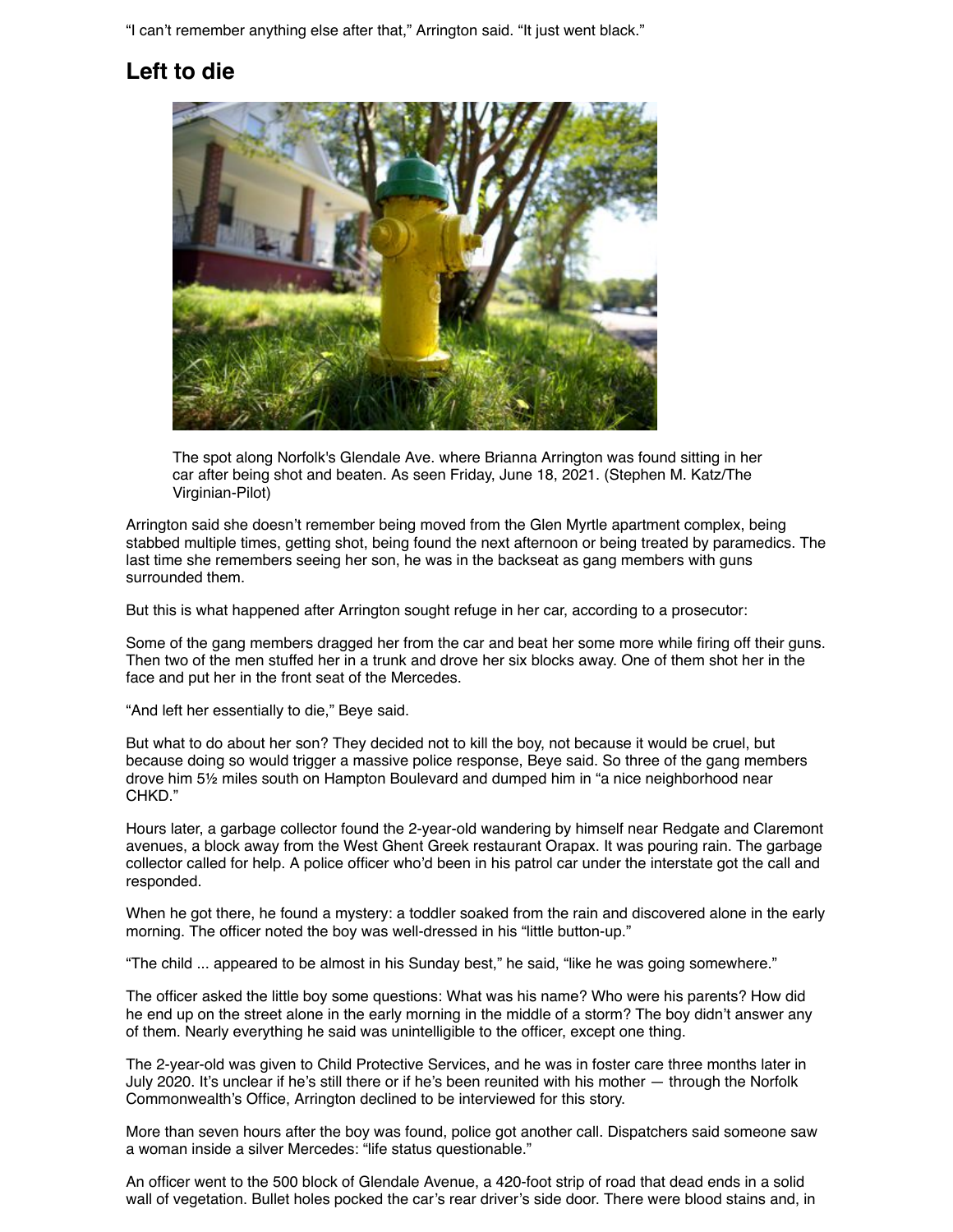the back seat, a child's car seat. One of the rear windows was shattered. A forensics team later found a 9mm shell casing inside the Mercedes, on the floor of the front passenger seat. Two more were scattered on the ground just outside the passenger side  $-$  one next to the front tire and another near the front door.

As the officer drew closer, he could see the woman more clearly. She had "two extremely swollen black eyes … and blood all over her face. Her eyes were swollen shut."

Blood poured out of a bullet hole in her right ear. Bruises covered her body. Paramedics later found stab wounds behind her head and down her back.

"I assumed that she was dead. I didn't expect her to respond."

He tried anyway. "Excuse me. Hello?"

To his surprise, she stirred.

"It was mostly a grunt. She definitely tried to answer me, but she was so — her body was so bruised and beaten that she could just make noise."

#### **Gangs of Norfolk**

Arrington's shooting exposed the brutality of local gangs, although the full scope of Norfolk's gangrelated violence is hard to measure. Police don't release stats on gang violence like they do with homicides and shootings, and top officials have been reluctant to talk about it publicly for years.

In 2009, then-Police Chief Bruce Marquis was more open about the existence of gangs in the city. In fact, he teamed up with other city leaders to put out a video about it. At the time, Marquis said police believed there were 67 gangs and 1,500 to 2,000 gang members operating in Norfolk. About 25 of those gangs were routinely involved in crime.

The 16-minute video, "Facing Gangs," aired in the city's middle schools ahead of the summer as an effort to convince students not to join gangs during the break.

The video included a warning from Marquis' gang unit boss, then-Lt. Larry Boone: "You guys are the target. You guys are the people the gang people want."

Since then, Boone has become chief, and he has spoken little about gangs. In 2017, he told The Pilot there were only two or three "active" gangs in the city, although the department never answered a follow-up question about how many "inactive" ones existed. Boone at the time declined to make anyone available from the department's gang unit to talk about gangs in the city. Mentioning them in the media, he said, gives them the attention they crave.

For this article, the police department didn't make anyone available to talk about the Arrington shooting or Norfolk gang violence in general. They also didn't answer questions about how many gangs and gang members police believe are operating in the city.

Boone's denial in 2017 and the department's silence now are part of a years-long pattern of police denying the existence of gang violence or not talking about it publicly.

Five years ago, Boone's immediate predecessor, former chief Michael Goldsmith, and other higher-ups said gang violence wasn't happening in Norfolk. In April 2016, Goldsmith told City Council members that none of the homicides they'd seen in 2016 were gang-related.

But a longtime officer contradicted his former boss. During a June 2016 interview, the veteran officer said the police department's head of investigative services had been hitting officers with a message over and over: Gangs aren't a problem in Norfolk.

"Those of us on the street know different," he said at the time. "There's no doubt that what's happening now is absolutely, 100% gang-related."

The officer spoke on the condition of anonymity because the department strictly controls when the rankand-file can talk to media.

Since October 2019, the department has sent out nearly 1,400 tweets, informing the public about everything from murders to fatal car crashes to myriad scams. They've used Twitter to wish dads a happy Father's Day, recruit new officers and highlight Boone's appearance on CNN to talk about joining Black Lives Matter protesters after George Floyd was killed.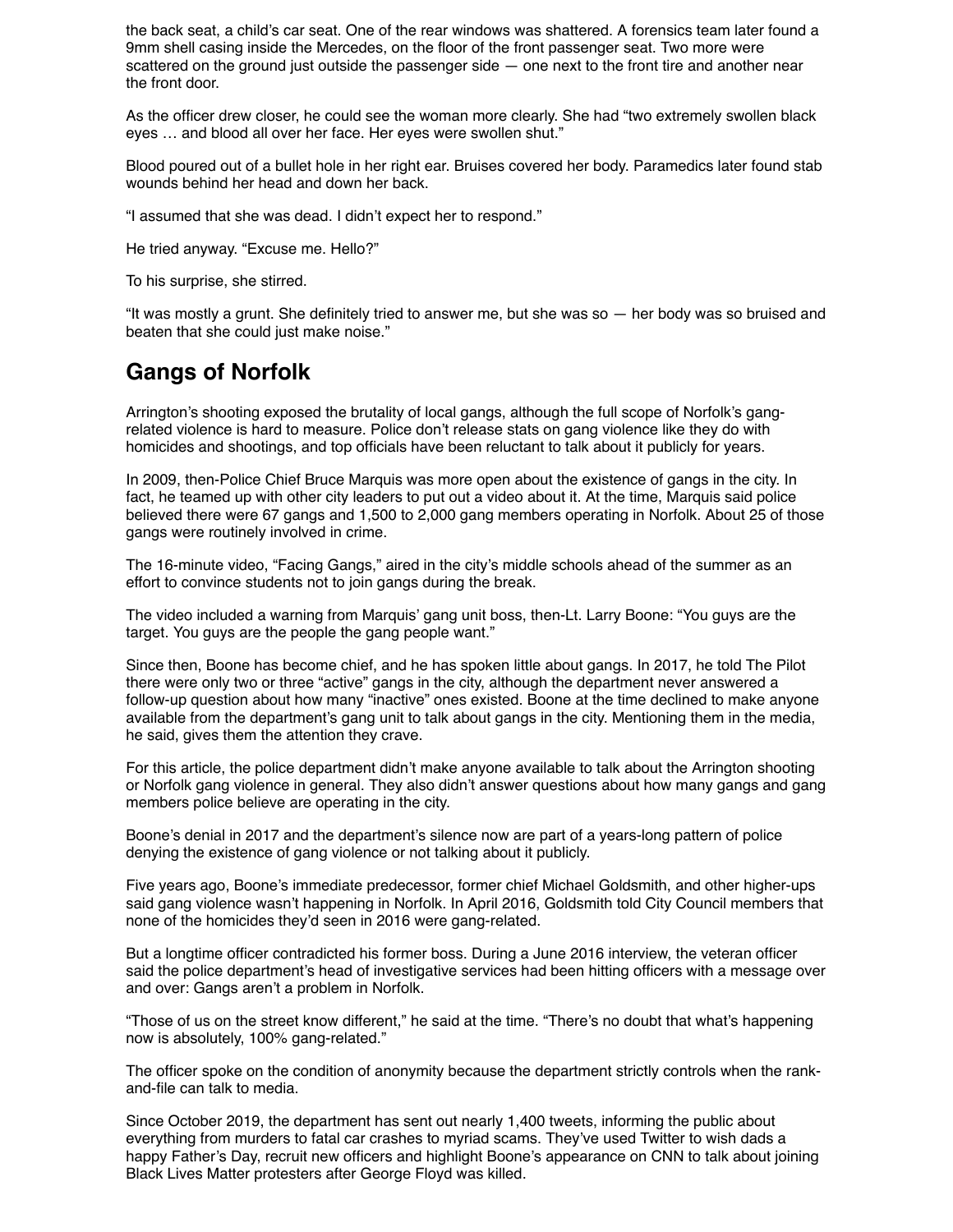The police department has mentioned the word "gang" once in the 1,396 tweets posted during that time: to announce arrests in Arrington's case.

Not talking about gang violence hasn't made it go away. In 2016, a gang war caused several murders, which, in part, [made it the deadliest in a decade.](https://www.pilotonline.com/news/crime/article_fa3b1a9e-0107-545d-a30e-9f1d17b03f5c.html) Also that year, a North Carolina-based drug trafficker ordered a hit on the aunt of a Norfolk gang member who owed him \$72,000 for two kilos of cocaine, [according to federal prosecutors. The result was a 59-year-old grandmother gunned down in her](https://www.pilotonline.com/news/crime/article_5f396db2-7384-5595-8e72-d3d5e98ec149.html) driveway while taking out the trash in front of her Norfolk home.

One month later, a man was shot "execution style" outside a Norview-area pizza place in what police described as a gang-related murder.

## **Aftermath**

The reasons Arrington joined the Outlaw Bloods are common, said gang expert and licensed mental health counselor Lisa Taylor-Austin. People who are alone need help, protection, and the safety net that comes from being a part of a tight-knit group. Those who are outcasts or vulnerable see gangs as a way of getting the family they often don't have.

So a single mother living out of her car with her 2-year-old to care for might turn to gang life, not because of the violence and crime that comes with it, but in spite of it, Taylor-Austin said. The risk of living alone on the street is too great.

"She could be raped or attacked," said Taylor-Austin, who didn't consult or provide therapeutic services in Arrington's case for police or prosecutors. "She'd be trying to protect her little boy."

Fourteen months after she was shot in the head, Arrington is out of the hospital and, to a degree, has healed. But not completely. That will never happen. She'll grapple with significant physical challenges for the rest of her life, said Beye, the prosecutor. In December, Arrington testified that she still had to have at least six surgeries and was taking 28 pills a day.

A psychiatrist helped her battle the emotional trauma she endured from the attack.

"I used to wake up screaming and hollering and crying a lot," she said. "And fighting in my sleep."

The horrors Arrington endured will be hard to forget. The cases against the people accused of trying to murder her are still working their way through the Norfolk court system, and they could stretch on for years, which means she will remain in limbo for the foreseeable future, never quite able to close the door on what happened.

That means she may need to testify at their trials and relive the day her supposed family allegedly punched, kicked and pistol-whipped her, the day they poured bleach down her throat, the day they shot her in the head and left her to die.

She didn't die. She survived. But living on means living with the physical and emotional wounds of what happened, according to prosecutors:

That those she turned to for help and safety and camaraderie in her time of need provided none of those things.

That those she saw as family tried to kill her.

- [shooting](https://www.pilotonline.com/topic/shooting-topic.html#nt=taxonomy-article-inbody)
- [gun violence](https://www.pilotonline.com/topic/gun-violence-topic.html#nt=taxonomy-article-inbody)
- [gangs](https://www.pilotonline.com/topic/gangs-topic.html#nt=taxonomy-article-inbody)
- [bloods](https://www.pilotonline.com/topic/bloods-topic.html#nt=taxonomy-article-inbody)
- [eastside rollin 20s outlaw bloods](https://www.pilotonline.com/topic/eastside-rollin-20s-outlaw-bloods-topic.html#nt=taxonomy-article-inbody)
- [bloods](https://www.pilotonline.com/topic/bloods-topic.html#nt=taxonomy-article-inbody)
- [Asja Smith-Moore](https://www.pilotonline.com/topic/asja-smith-moore-topic.html#nt=taxonomy-article-inbody)
- [Ginger McAfee](https://www.pilotonline.com/topic/ginger-mcafee-topic.html#nt=taxonomy-article-inbody)
- [Tavarrius Mitchell](https://www.pilotonline.com/topic/tavarrius-mitchell-topic.html#nt=taxonomy-article-inbody)
- [Xavier Walker](https://www.pilotonline.com/topic/xavier-walker-topic.html#nt=taxonomy-article-inbody)
- [Brandon Winnegan](https://www.pilotonline.com/topic/brandon-winnegan-topic.html#nt=taxonomy-article-inbody)
- [Toporshia Hodges](https://www.pilotonline.com/topic/toporshia-hodges-topic.html#nt=taxonomy-article-inbody)
- [Skylar Webb](https://www.pilotonline.com/topic/skylar-webb-topic.html#nt=taxonomy-article-inbody)
- [Deondre Watkins](https://www.pilotonline.com/topic/deondre-watkins-topic.html#nt=taxonomy-article-inbody)
- [Javonee Hodges](https://www.pilotonline.com/topic/javonee-hodges-topic.html#nt=taxonomy-article-inbody)
- [Brianna Arrington](https://www.pilotonline.com/topic/brianna-arrington-topic.html#nt=taxonomy-article-inbody)